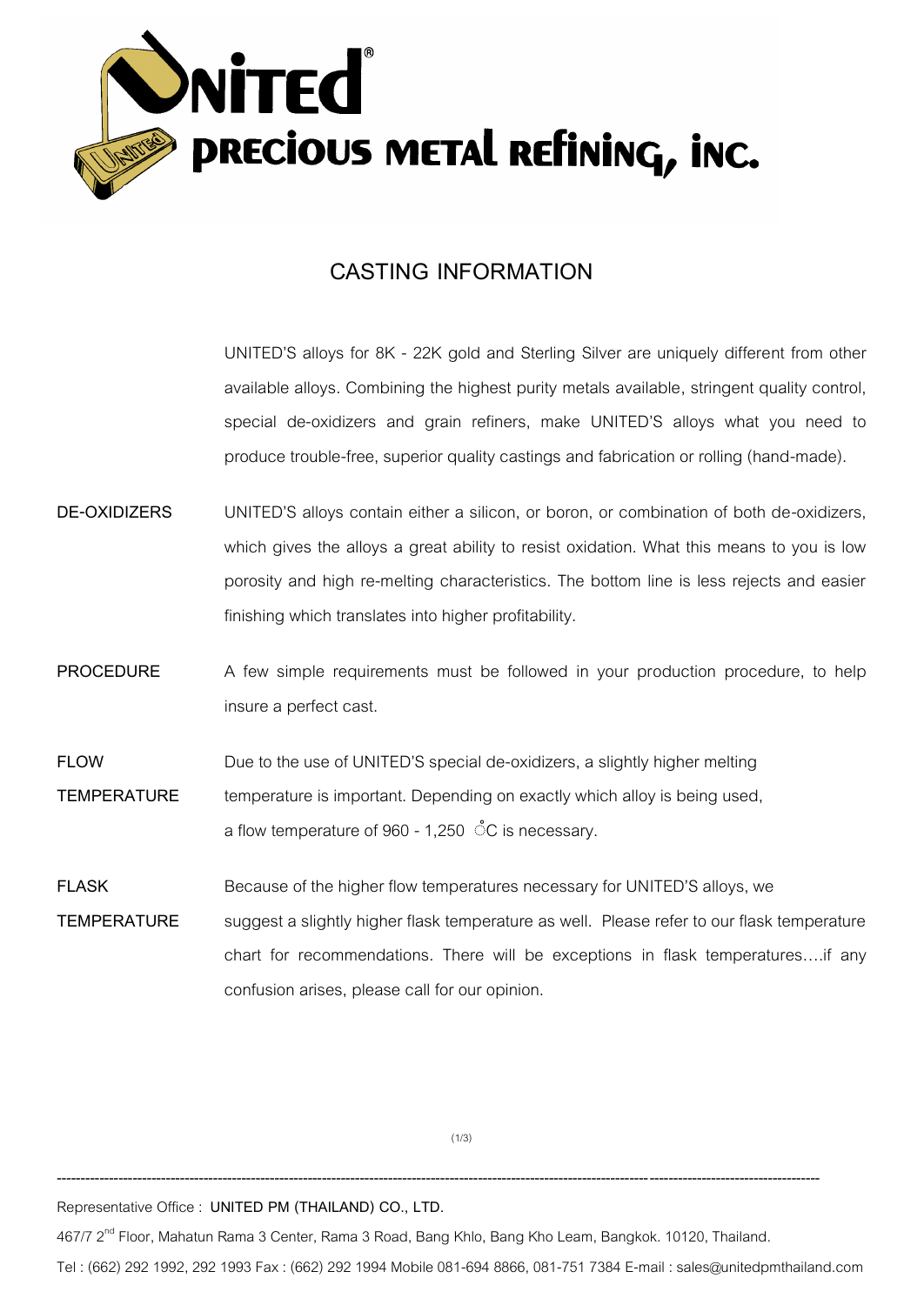

- **QUENCHING** It is also very important to wait the correct amount of time before quenching your flasks. For sterling silver flask, yellow gold flasks, you must wait at least 15 - 20 minutes (15 minutes for smaller flasks, 20 minutes for larger ones). For white gold wait at least 12 - 15 minutes.
- **BURNOUT** There are basically two different ways to burn out flasks: a rapid burnout or a programmed burnout. Most standard waxes will burn out cleanly either way. When using synthetic waxes or plastics, we recommend a direct burnout for 8 hours. Contrary to many beliefs, the investment itself, will hold up very well with a rapid burnout.
- **MELTING** Gas melting, which is widely used for casting, gives the metal the benefit of a reducing atmosphere. This protects the metal from oxygen penetration during melting. Electric melting is also widely used for casting, and it too has its advantages. The greatest being speed and a cooler working environment. Torch melting is also used and can give good results provided consistent melting procedures are maintained. Please be careful if you use acetylene gas. Use only the highest purity gas available.
- **FLUXES** Proper fluxing is important. We recommend a 50 50 mixture of boric Acid and 10 MOL Borax. They can be used individually with excellent results, but we prefer the mix. Use approximately  $\frac{1}{4}$  -  $\frac{1}{2}$  teaspoon of flux with each melt. Both Boric Acid and 10 MOL Borax are available form UNITED.
- **MAINTENANCE** As with all casting operations, there is considerable art, as well as technical science, required to produce great casting. Once you have mastered using UNITED'S fabulous alloys, routine equipment maintenance will assure you of consistent superior results.

 $(2/3)$ 

**-----------------------------------------------------------------------------------------------------------------------------------------------------------------**

Representative Office : **UNITED PM (THAILAND) CO., LTD.**

467/7 2<sup>nd</sup> Floor, Mahatun Rama 3 Center, Rama 3 Road, Bang Khlo, Bang Kho Leam, Bangkok. 10120, Thailand.

Tel : (662) 292 1992, 292 1993 Fax : (662) 292 1994 Mobile 081-694 8866, 081-751 7384 E-mail : sales@unitedpmthailand.com